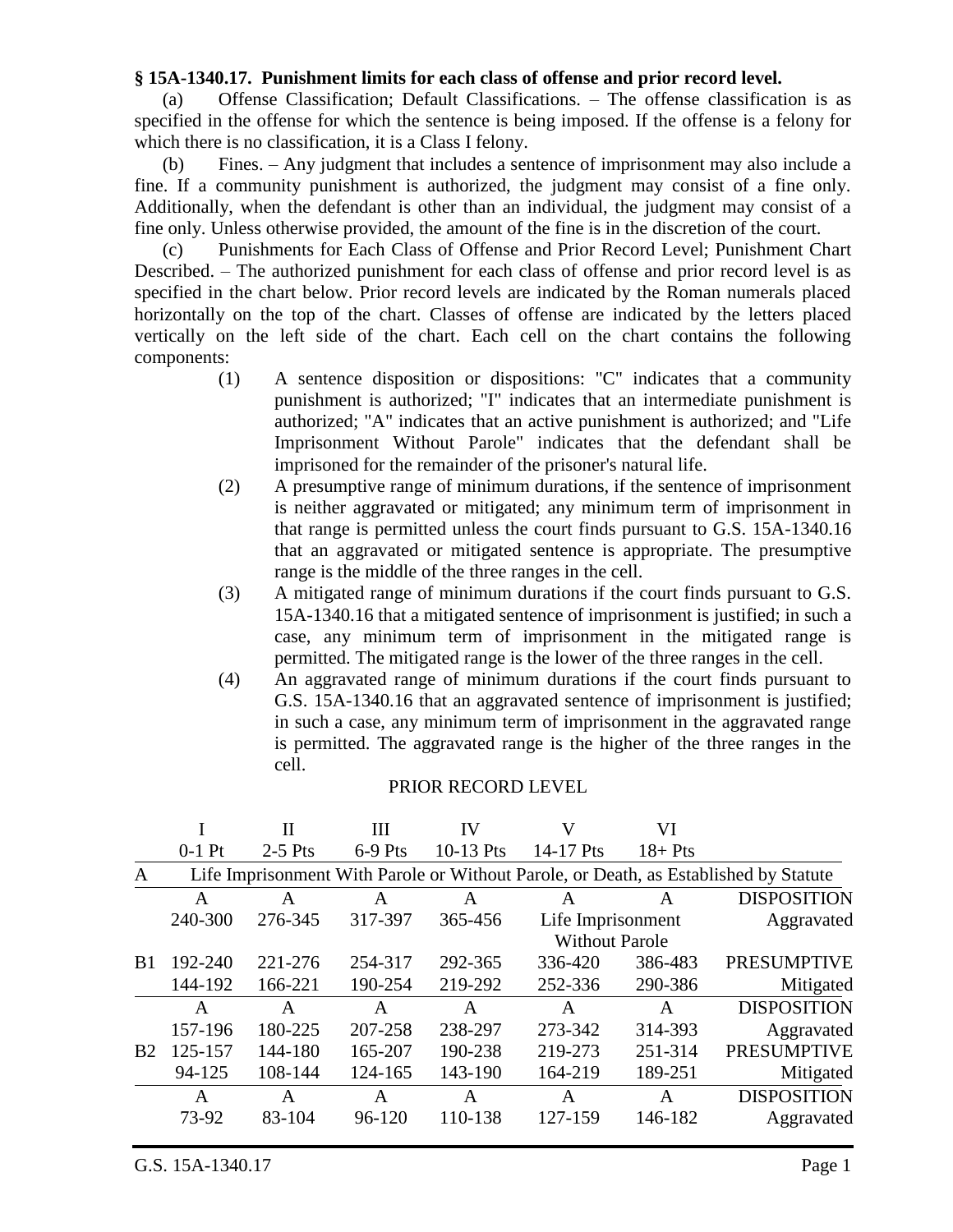| $\mathbf C$  | 58-73        | 67-83     | 77-96          | 88-110       | 101-127        | 117-146        | <b>PRESUMPTIVE</b> |
|--------------|--------------|-----------|----------------|--------------|----------------|----------------|--------------------|
|              | 44-58        | 50-67     | 58-77          | 66-88        | 76-101         | 87-117         | Mitigated          |
|              | A            | A         | A              | A            | A              | A              | <b>DISPOSITION</b> |
|              | 64-80        | 73-92     | 84-105         | 97-121       | 111-139        | 128-160        | Aggravated         |
| D            | 51-64        | 59-73     | 67-84          | 78-97        | 89-111         | 103-128        | <b>PRESUMPTIVE</b> |
|              | 38-51        | 44-59     | $51-67$        | 58-78        | 67-89          | 77-103         | Mitigated          |
|              | I/A          | I/A       | $\overline{A}$ | $\mathbf{A}$ | $\overline{A}$ | $\mathbf{A}$   | <b>DISPOSITION</b> |
|              | $25 - 31$    | 29-36     | 33-41          | 38-48        | 44-55          | 50-63          | Aggravated         |
| E            | $20 - 25$    | 23-29     | 26-33          | 30-38        | 35-44          | 40-50          | <b>PRESUMPTIVE</b> |
|              | 15-20        | 17-23     | $20 - 26$      | 23-30        | 26-35          | 30-40          | Mitigated          |
|              | I/A          | I/A       | I/A            | $\mathbf{A}$ | $\mathbf{A}$   | $\mathbf{A}$   | <b>DISPOSITION</b> |
|              | 16-20        | 19-23     | $21 - 27$      | $25 - 31$    | 28-36          | 33-41          | Aggravated         |
| $\mathbf{F}$ | $13 - 16$    | $15-19$   | $17 - 21$      | $20 - 25$    | 23-28          | 26-33          | <b>PRESUMPTIVE</b> |
|              | $10-13$      | $11 - 15$ | $13 - 17$      | 15-20        | 17-23          | $20 - 26$      | Mitigated          |
|              | I/A          | I/A       | I/A            | I/A          | $\overline{A}$ | $\overline{A}$ | <b>DISPOSITION</b> |
|              | $13 - 16$    | $14 - 18$ | $17 - 21$      | 19-24        | $22 - 27$      | $25 - 31$      | Aggravated         |
| G            | $10-13$      | $12 - 14$ | $13 - 17$      | $15-19$      | 17-22          | $20 - 25$      | <b>PRESUMPTIVE</b> |
|              | $8 - 10$     | $9 - 12$  | $10-13$        | $11 - 15$    | 13-17          | $15 - 20$      | Mitigated          |
|              | C/I/A        | $VA$      | $VA$           | I/A          | I/A            | $\mathbf{A}$   | <b>DISPOSITION</b> |
|              | $6 - 8$      | $8 - 10$  | $10 - 12$      | $11 - 14$    | $15-19$        | $20 - 25$      | Aggravated         |
| H            | $5 - 6$      | $6 - 8$   | $8 - 10$       | $9 - 11$     | $12 - 15$      | $16 - 20$      | <b>PRESUMPTIVE</b> |
|              | $4 - 5$      | $4 - 6$   | $6 - 8$        | $7-9$        | $9 - 12$       | $12 - 16$      | Mitigated          |
|              | $\mathsf{C}$ | C/I       | $\mathbf I$    | I/A          | I/A            | I/A            | <b>DISPOSITION</b> |
|              | $6 - 8$      | $6 - 8$   | $6 - 8$        | $8 - 10$     | $9 - 11$       | $10 - 12$      | Aggravated         |
| I            | $4 - 6$      | $4 - 6$   | $5 - 6$        | $6 - 8$      | $7-9$          | $8 - 10$       | <b>PRESUMPTIVE</b> |
|              | $3 - 4$      | $3-4$     | $4 - 5$        | $4 - 6$      | $5 - 7$        | $6 - 8$        | Mitigated          |

(d) Maximum Sentences Specified for Class F through Class I Felonies. – Unless provided otherwise in a statute establishing a punishment for a specific crime, for each minimum term of imprisonment in the chart in subsection (c) of this section, expressed in months, the corresponding maximum term of imprisonment, also expressed in months, is as specified in the table below for Class F through Class I felonies. The first figure in each cell in the table is the minimum term and the second is the maximum term.

|  | 3-13 4-14 5-15 6-17 7-18 8-19 9-20 10-21        |  |  |  |
|--|-------------------------------------------------|--|--|--|
|  | 11-23 12-24 13-25 14-26 15-27 16-29 17-30 18-31 |  |  |  |
|  | 19-32 20-33 21-35 22-36 23-37 24-38 25-39 26-41 |  |  |  |
|  | 27-42 28-43 29-44 30-45 31-47 32-48 33-49 34-50 |  |  |  |
|  | 35-51 36-53 37-54 38-55 39-56 40-57 41-59 42-60 |  |  |  |
|  | 43-61 44-62 45-63 46-65 47-66 48-67 49-68       |  |  |  |

(e) Maximum Sentences Specified for Class B1 through Class E Felonies for Minimum Terms up to 339 Months. Unless provided otherwise in a statute establishing a punishment for a specific crime, for each minimum term of imprisonment in the chart in subsection (c) of this section, expressed in months, the corresponding maximum term of imprisonment, also expressed in months, is as specified in the table below for Class B1 through Class E felonies. The first figure in each cell of the table is the minimum term and the second is the maximum term.

| 15-30 | 16-32 | 17-33 | 18-34 | 19-35 | 20-36 | 21-38 | 22-39 |
|-------|-------|-------|-------|-------|-------|-------|-------|
| 23-40 | 24-41 | 25-42 | 26-44 | 27-45 | 28-46 | 29-47 | 30-48 |
| 31-50 | 32-51 | 33-52 | 34-53 | 35-54 | 36-56 | 37-57 | 38-58 |
| 39-59 | 40-60 | 41-62 | 42-63 | 43-64 | 44-65 | 45-66 | 46-68 |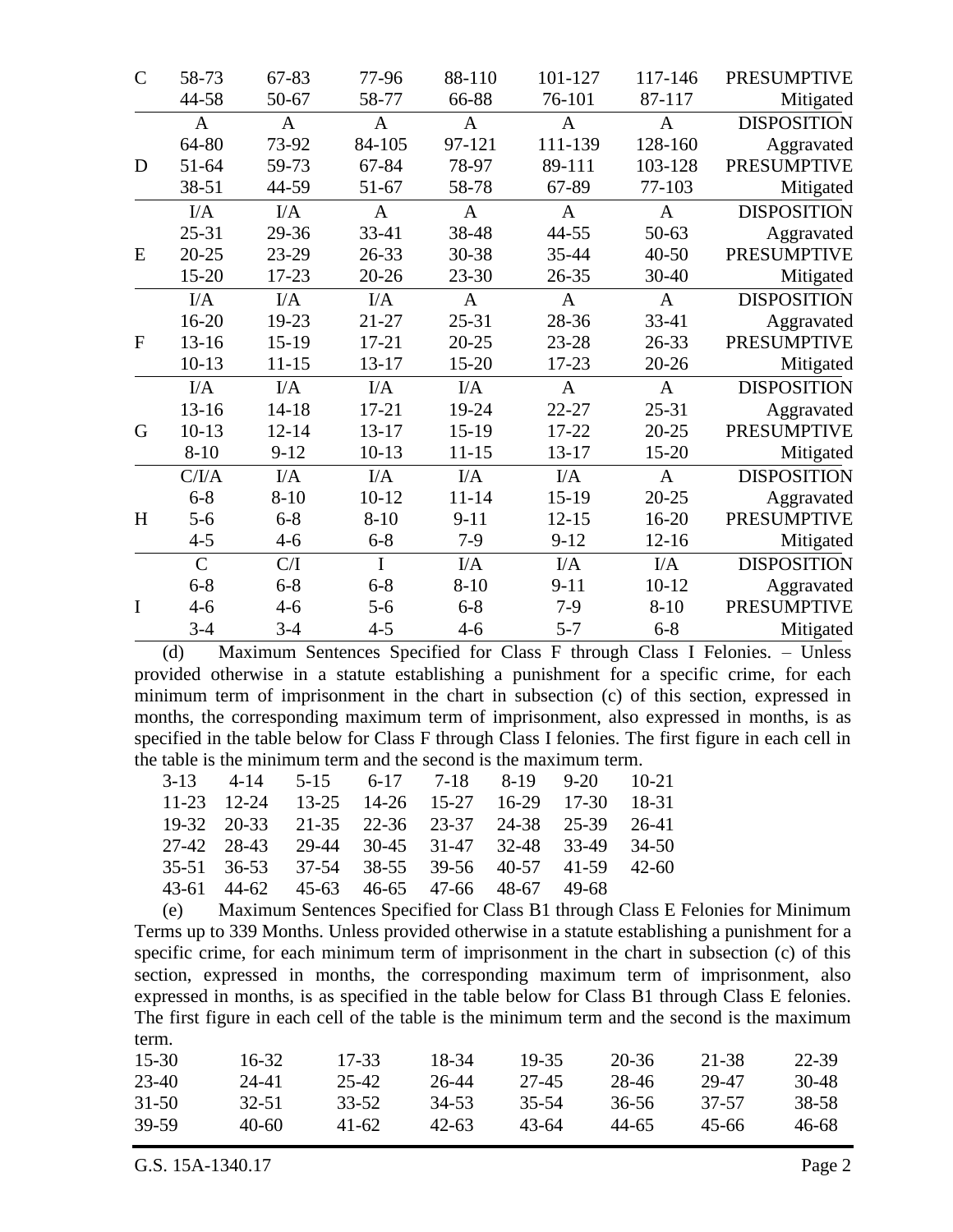| 47-69   | 48-70   | 49-71   | 50-72   | 51-74    | 52-75   | 53-76   | 54-77   |
|---------|---------|---------|---------|----------|---------|---------|---------|
| 55-78   | 56-80   | 57-81   | 58-82   | 59-83    | 60-84   | 61-86   | 62-87   |
| 63-88   | 64-89   | 65-90   | 66-92   | 67-93    | 68-94   | 69-95   | 70-96   |
| 71-98   | 72-99   | 73-100  | 74-101  | 75-102   | 76-104  | 77-105  | 78-106  |
| 79-107  | 80-108  | 81-110  | 82-111  | 83-112   | 84-113  | 85-114  | 86-116  |
| 87-117  | 88-118  | 89-119  | 90-120  | 91-122   | 92-123  | 93-124  | 94-125  |
| 95-126  | 96-128  | 97-129  | 98-130  | 99-131   | 100-132 | 101-134 | 102-135 |
| 103-136 | 104-137 | 105-138 | 106-140 | 107-141  | 108-142 | 109-143 | 110-144 |
| 111-146 | 112-147 | 113-148 | 114-149 | 115-150  | 116-152 | 117-153 | 118-154 |
| 119-155 | 120-156 | 121-158 | 122-159 | 123-160  | 124-161 | 125-162 | 126-164 |
| 127-165 | 128-166 | 129-167 | 130-168 | 131-170  | 132-171 | 133-172 | 134-173 |
| 135-174 | 136-176 | 137-177 | 138-178 | 139-179  | 140-180 | 141-182 | 142-183 |
| 143-184 | 144-185 | 145-186 | 146-188 | 147-189  | 148-190 | 149-191 | 150-192 |
| 151-194 | 152-195 | 153-196 | 154-197 | 155-198  | 156-200 | 157-201 | 158-202 |
| 159-203 | 160-204 | 161-206 | 162-207 | 163-208  | 164-209 | 165-210 | 166-212 |
| 167-213 | 168-214 | 169-215 | 170-216 | 171-218  | 172-219 | 173-220 | 174-221 |
| 175-222 | 176-224 | 177-225 | 178-226 | 179-227  | 180-228 | 181-230 | 182-231 |
| 183-232 | 184-233 | 185-234 | 186-236 | 187-237  | 188-238 | 189-239 | 190-240 |
| 191-242 | 192-243 | 193-244 | 194-245 | 195-246  | 196-248 | 197-249 | 198-250 |
| 199-251 | 200-252 | 201-254 | 202-255 | 203-256  | 204-257 | 205-258 | 206-260 |
| 207-261 | 208-262 | 209-263 | 210-264 | 211-266  | 212-267 | 213-268 | 214-269 |
| 215-270 | 216-272 | 217-273 | 218-274 | 219-275  | 220-276 | 221-278 | 222-279 |
| 223-280 | 224-281 | 225-282 | 226-284 | 227-285  | 228-286 | 229-287 | 230-288 |
| 231-290 | 232-291 | 233-292 | 234-293 | 235-294  | 236-296 | 237-297 | 238-298 |
| 239-299 | 240-300 | 241-302 | 242-303 | 243-304  | 244-305 | 245-306 | 246-308 |
| 247-309 | 248-310 | 249-311 | 250-312 | 251-314  | 252-315 | 253-316 | 254-317 |
| 255-318 | 256-320 | 257-321 | 258-322 | 259-323  | 260-324 | 261-326 | 262-327 |
| 263-328 | 264-329 | 265-330 | 266-332 | 267-333  | 268-334 | 269-335 | 270-336 |
| 271-338 | 272-339 | 273-340 | 274-341 | 275-342  | 276-344 | 277-345 | 278-346 |
| 279-347 | 280-348 | 281-350 | 282-351 | 283-352  | 284-353 | 285-354 | 286-356 |
| 287-357 | 288-358 | 289-359 | 290-360 | 291-362  | 292-363 | 293-364 | 294-365 |
| 295-366 | 296-368 | 297-369 | 298-370 | 299-371  | 300-372 | 301-374 | 302-375 |
| 303-376 | 304-377 | 305-378 | 306-380 | 307-381  | 308-382 | 309-383 | 310-384 |
| 311-386 | 312-387 | 313-388 | 314-389 | 315-390  | 316-392 | 317-393 | 318-394 |
| 319-395 | 320-396 | 321-398 | 322-399 | 323-400  | 324-401 | 325-402 | 326-404 |
| 327-405 | 328-406 | 329-407 | 330-408 | 331-410  | 332-411 | 333-412 | 334-413 |
| 335-414 | 336-416 | 337-417 | 338-418 | 339-419. |         |         |         |

(e1) Maximum Sentences Specified for Class B1 through Class E Felonies for Minimum Terms of 340 Months or More. – Unless provided otherwise in a statute establishing a punishment for a specific crime, when the minimum sentence is 340 months or more, the corresponding maximum term of imprisonment shall be equal to the sum of the minimum term of imprisonment and twenty percent (20%) of the minimum term of imprisonment, rounded to the next highest month, plus 12 additional months.

(f) Maximum Sentences Specified for Class B1 Through Class E Sex Offenses. – Unless provided otherwise in a statute establishing a punishment for a specific crime, for offenders sentenced for a Class B1 through E felony that is a reportable conviction subject to the registration requirement of Article 27A of Chapter 14 of the General Statutes, the maximum term of imprisonment shall be equal to the sum of the minimum term of imprisonment and twenty percent (20%) of the minimum term of imprisonment, rounded to the next highest